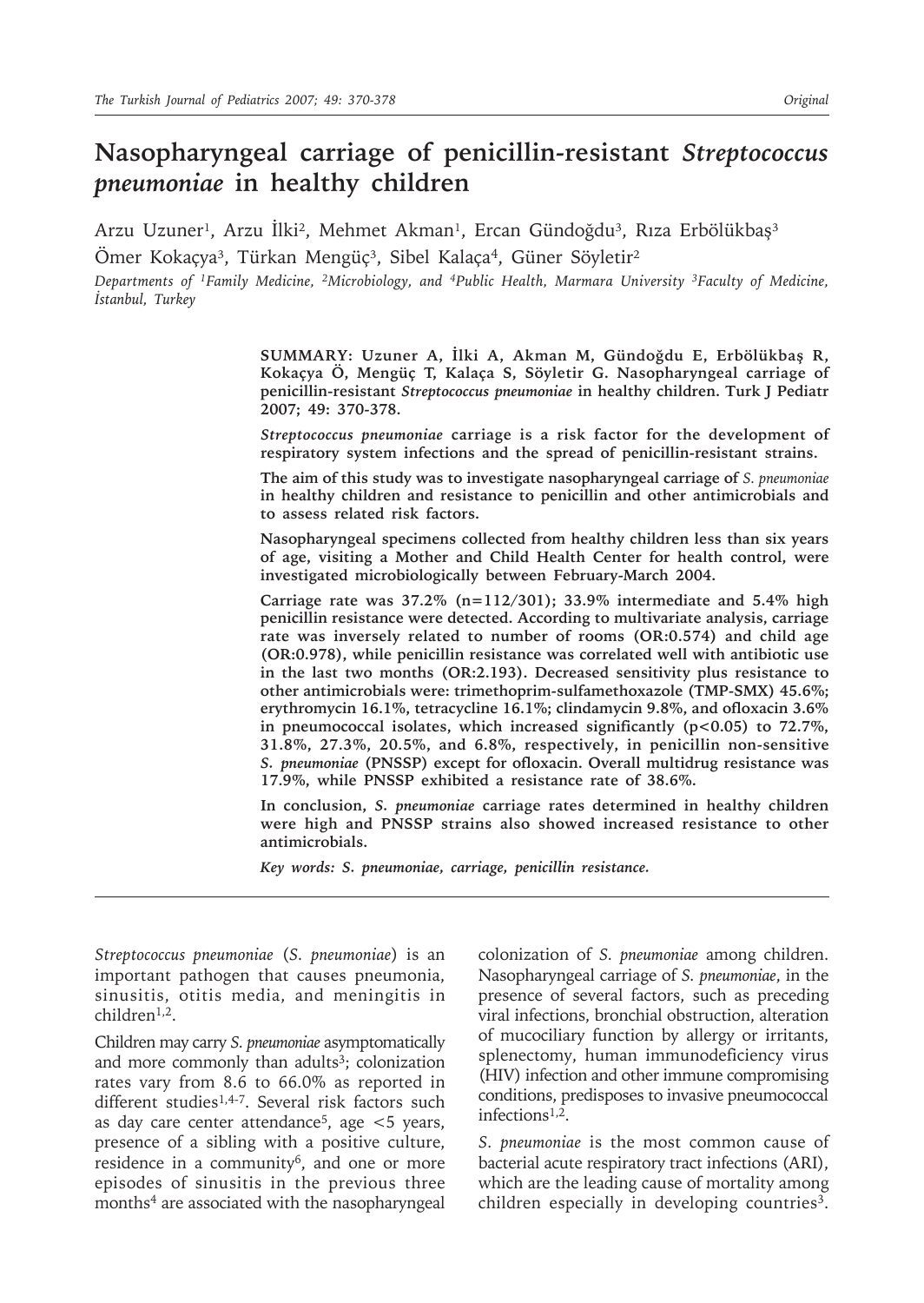In Turkey, ARI is still the most prevalent disease among children under five years of age especially during winter months<sup>8</sup>.

Until the mid-1970's, pneumococcal infections were treated by relevant antibiotics; however, during the past two decades, pneumococci have increasingly become resistant to penicillin and other antibiotics due to bacterial genetic variations and to geographic spread, which were facilitated by frequent use of antibiotics<sup>1</sup>. The nasopharyngeal carriage of antibiotic-resistant pneumococci has been investigated in pediatric populations worldwide. Penicillin resistance rates reported from different countries varied from  $9.1\%$  to  $37.1\%$ <sup>4,6,9-12</sup>. Penicillin resistance was as high as 70.4%-91.3% in some Asian countries9. Results of different studies conducted in Turkey indicated an intermediate resistance of 24.3%-39.9% and a high resistance of 0%-3.9% to penicillin in clinical isolates<sup>13-17</sup>. *S. pneumoniae* carriage rate was reported as 28-43% among children with respiratory tract infection (RTI), bacteremia or bacterial meningitis<sup>18,19</sup> and as 8.5-30%19,20 among healthy children.

The emergence of antibiotic resistance among pneumococci is the main cause for concern regarding treatment failure for pneumococcal infections. This concern led to the revision of management strategies to treat pneumococcal infections caused especially by intermediately resistant strains. This resulted in the use of higher dosages of penicillin for pneumococcal infections other than meningitis. The occurrence of invasive infections with resistant strains and concerns about treatment failure emphasize the need for knowledge about factors that affect nasopharyngeal carriage of resistant pneumococci. Young age, day care center (DCC) attendance and prior antibiotic treatment were previously shown to be associated with high carriage rate of antibiotic-resistant *S. pneumoniae4,9-12.*

In Turkey, only a limited number of studies have been performed to determine nasopharyngeal colonization rate of penicillin-sensitive and penicillin-non-sensitive *S. pneumoniae* (PNSSP) in children and to investigate the risk factors for the colonization<sup>19-21</sup>.

The aim of this study was to investigate the nasopharyngeal carriage rate of *S. pneumoniae* in healthy children and its resistance to penicillin and to other antimicrobials and to assess the risk factors for carriage.

## **Material and Methods** *Setting*

This prevalence study was performed between February 2 and March 5, 2004 in a Primary Care Center (Umraniye Mother and Child Health Center) in İstanbul, Turkey. The study was approved by the Marmara University Medical School Ethics Committee.

## *Data Collection*

## *Cases*

Nasopharyngeal specimens were obtained from 369 children ranging from 9 days to 67 months who visited the health center for a health control and/or immunization. Every healthy child younger than six years and whose parents had given informed consent was considered as eligible for inclusion. This age group was chosen due to high risk of pneumococcal infection.

## *Sample Size*

We estimated that approximately 8.5% of children would carry *S. pneumoniae*. According to the sample size previously calculated using INSTAT analysis program for 95% confidence interval with 0.05 standard error, it was determined that a minimum of 289 participants was required.

## *Risk Factors for Nasopharyngeal Carriage of S. pneumoniae and PNSSP Carriage*

Information on potential risk factors that may affect carriage was obtained from questionnaires administered to the parents by face-to-face interview. Data collected from the parents included: age and gender of the children, education, income and social security of their parents, number of persons living in the same house with the child, number of room(s) in the house, number of siblings, age of siblings, DCC attendance, antibiotic treatment in the past two months, hospitalization and acute otitis media (AOM) in the last year, the use of at least one cure of antibiotic by family members in the last three months and smoking habit of people in the household.

## *Screening and Microbiologic Methods*

A single specimen per child was collected from nasopharynx with sterile cotton-tipped flexible swabs (LP Italiana) and all the specimens were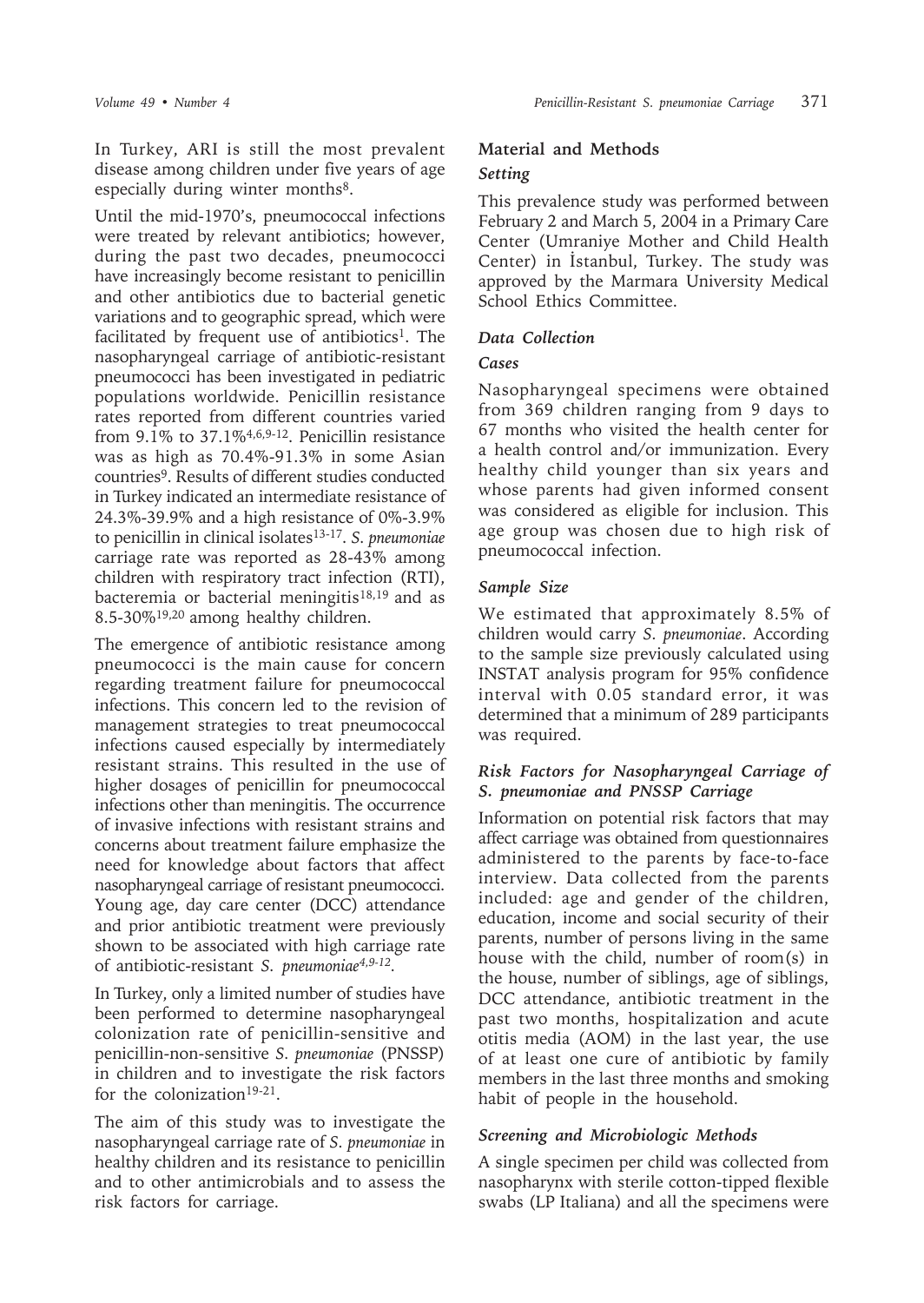transferred by Stuart transport medium (Copan, Italia) to the Microbiology Laboratory of Marmara University Hospital within five hours. Sampling was performed by four students trained especially for this study on mannequins, in the Clinical Skills Laboratory of the Marmara University Medical School.

The swabs were streaked onto Columbia agar supplemented with 5% sheep blood (Biomérieux, France) and incubated at 35ºC for 24 hours. After 24 hours, gram-positive cocci which were catalase-negative and alpha hemolytic colonies were tested for optochin sensitivity and bile solubility and identified as *S. pneumoniae*.

The sensitivity of *S. pneumoniae* to oxacillin (1  $\mu$ g) was tested by the disk diffusion method on Mueller-Hinton agar plates supplemented with 5% sheep blood, according to the recommendations of the National Committee for Clinical Laboratory Standards (NCCLS)<sup>22</sup>. All isolates suspected of being PNSSPs (oxacillin susceptibility <20 mm) were further tested for penicillin-G susceptibility by the E-test method (AB Biodisk, Sweden). PNSSPs were defined as isolates with a minimal inhibitory concentration (MIC)  $\geq 2 \mu g/ml$ .

*S. pneumoniae* strains were tested for sensitivity to vancomycin, tetracycline, ofloxacin, clindamycin, trimethoprim-sulfamethoxazole (TMP-SMX) and erythromycin by disk diffusion method. Standard NCCLS susceptibility breakpoints were used to classify organisms as susceptible, intermediate, and resistant.

## *Statistics*

Sociodemographic and microbiologic data were statistically analyzed by chi-square test and logistic regression models in SPSS 11.5 software program. Potential risk factors were tested in separate bivariate analyses for their association with 1) nasopharyngeal carriage of *S. pneumoniae* and 2) carriage of PNSSP among children colonized with *S. pneumoniae*.

Univariate analysis of categorical variables was performed with chi-square or Fisher's exact test where appropriate. To further assess potential risk factors for colonization with *S. pneumoniae* or PNSSP, multivariate analysis was performed based on significant bivariate predictors and variables of particular interest based on previous studies, even when not statistically significant. A *p* value less than 0.05 was accepted as statistically significant. Odds ratio (OR) and 95% confidence intervals (CI) were calculated using SPSS 11.5. Separate multivariate models including such predictors were constructed for carriage of *S. pneumoniae* and for carriage of PNSSP; non-significant variables were removed sequentially until only those significant at  $p < 0.05$  remained.

## **Results**

A total of 369 children were screened. Three hundred and one specimens were eligible and were evaluated statistically. The results of the remaining 68 samples were excluded since they were found to have a recent or current RTI during detailed physical examination. The characteristics of the children are summarized in Table I. None of the children was attending a DCC. *S. pneumoniae* was isolated from 112 children (carriage rate 37.2%); 44 of these isolates were PNSSP (39.3% of carriers and 14.6% of all children). Thirty-eight (33.9%) of the strains showed intermediate (MIC 0.12-  $1 \mu g/ml$ ) and six (5.4%) showed high-level (MIC  $\geq$  2.0  $\mu$ g/ml) resistance to penicillin.

Overall rates of resistance to other antimicrobials, defined as the rate of intermediate resistance plus the rate of resistance were as follows: TMP-SMX 45.6% (n=51), tetracycline 16.1% (n=18), erythromycin 16.1% (n=18), clindamycin 9.8% (n=11), and ofloxacin 3.6% (n=4). No resistance was observed to vancomycin (Table II). Cross-resistance between PNSSP and other antimicrobials is summarized in Table III. The rates of resistance to TMP-SMX, erythromycin, tetracycline and clindamycin showed statistically significant increase among PNSSP isolated species. Although resistance to tested quinolone was higher in PNSSP compared to susceptible ones, the increase was not significant. All strains, both PSSP and PNSSP, were fully susceptible to vancomycin. Twenty of 112 strains (17.9%) were multidrug resistant, which means resistance to three or more antimicrobials; 9 (8.0%) strains were resistant to 3 antimicrobials, 3 (2.7%) strains to 4 antimicrobials and 8 (7.1%) of them were resistant to 5 antimicrobials (penicillin, TMP-SMX, clindamycin, erythromycin and tetracycline). The cross-analysis indicated that multidrug resistant strains were mostly accumulated in younger age groups. Multidrug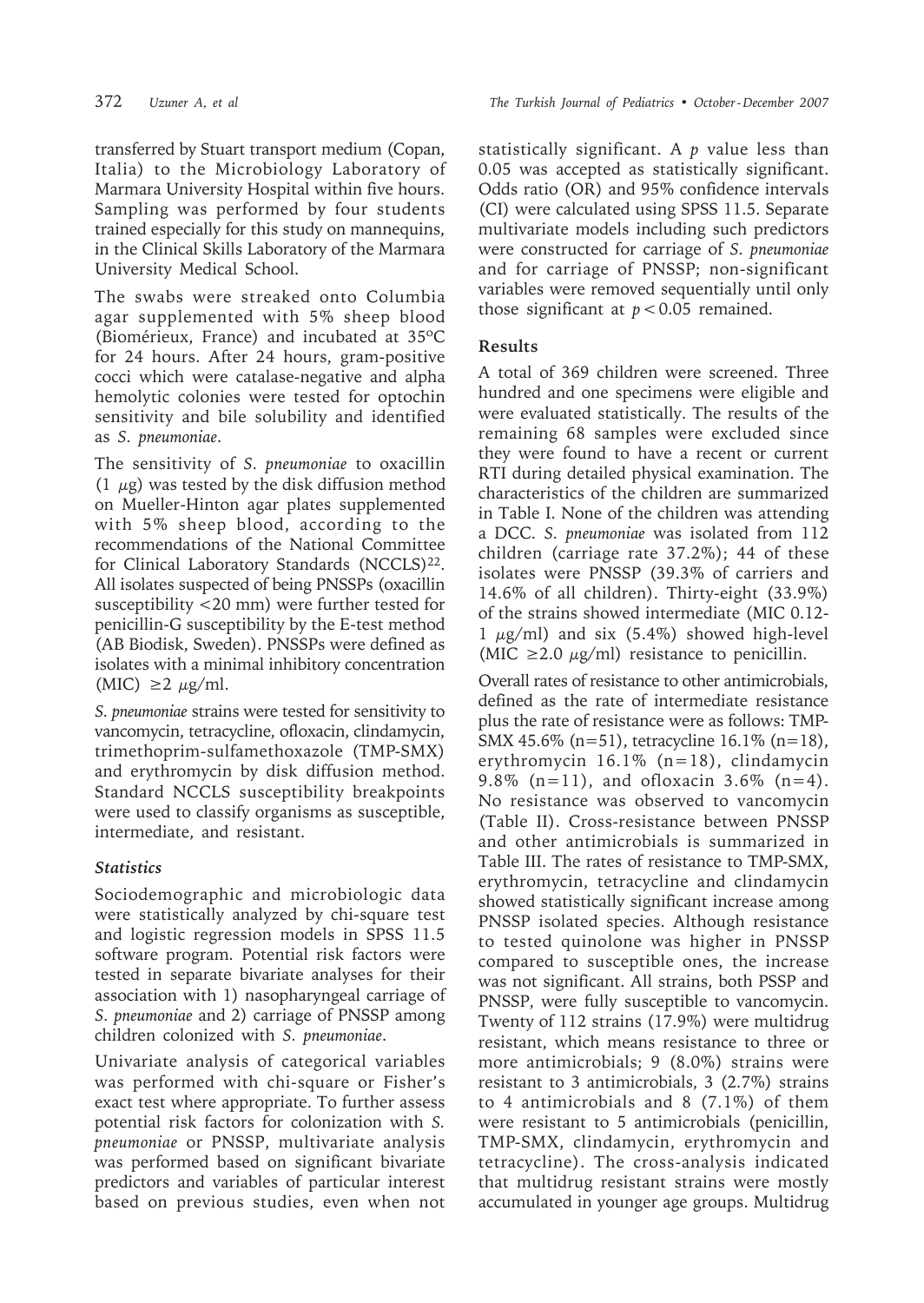|                                                                           | Number      |                                                |  |  |
|---------------------------------------------------------------------------|-------------|------------------------------------------------|--|--|
| Characteristics                                                           | $n = 301$   | $(\%)$                                         |  |  |
| Gender                                                                    |             |                                                |  |  |
| Female                                                                    | 141         | 46.8                                           |  |  |
| Male                                                                      | 160         | 53.2                                           |  |  |
| Age (month)                                                               |             |                                                |  |  |
| Mean 13.63                                                                | Min: 9 days | Max: 5 y 8 mo 23 days<br>$(=67.77 \text{ mo})$ |  |  |
| $0 - 3$                                                                   | 45          | 14.9                                           |  |  |
| $>3-6$                                                                    | 74          | 24.6                                           |  |  |
| $>6-9$                                                                    | 31          | 10.3                                           |  |  |
| $> 9-12$                                                                  | 42          | 14.0                                           |  |  |
| $>12$                                                                     | 109         | 36.2                                           |  |  |
| Parental education                                                        |             |                                                |  |  |
| Mother                                                                    |             |                                                |  |  |
| $\leq$ 5 years                                                            | 191         | 63.5                                           |  |  |
| $>5$ years                                                                | 110         | 36.5                                           |  |  |
| Father                                                                    |             |                                                |  |  |
| $\leq$ 5 years                                                            | 138         | 45.8                                           |  |  |
| $>5$ years                                                                | 163         | 54.2                                           |  |  |
| Income (monthly)                                                          |             |                                                |  |  |
| $\leq 600$ NTL                                                            | 193         | 64.1                                           |  |  |
| $>600$ N TL                                                               | 108         | 35.9                                           |  |  |
| Social security                                                           |             |                                                |  |  |
| Yes                                                                       | 216         | 71.8                                           |  |  |
|                                                                           | 85          | 28.2                                           |  |  |
| No                                                                        |             |                                                |  |  |
| Number of rooms                                                           | Mean: 3.34  | Min: 1<br>Max: 5                               |  |  |
| $1 - 3$                                                                   | 158         | 60.19                                          |  |  |
| $\geq$ 3                                                                  | 120         | 39.9                                           |  |  |
| Number of family members                                                  | Mean: 4.45  | Min: 3<br>Max: 13                              |  |  |
| $\leq$ 3                                                                  | 83          | 27.6                                           |  |  |
| $\overline{4}$                                                            | 117         | 38.9                                           |  |  |
| 5                                                                         | 47          | 15.6                                           |  |  |
| $\geq 6$                                                                  | 54          | 17.9                                           |  |  |
| Number of siblings                                                        |             |                                                |  |  |
| No sibling                                                                | 117         | 38.9                                           |  |  |
| 1 sibling                                                                 | 121         | 40.2                                           |  |  |
| $>1$ sibling                                                              | 63          | 20.9                                           |  |  |
| Respiratory tract disease in the last 3 months                            | 169         | 4.7 <sup>1</sup>                               |  |  |
| At least one attack of AOM in the last year                               | 31          | 38.72                                          |  |  |
| Hospitalization in the last year                                          | 9           | 77.83                                          |  |  |
| Antibiotic use in the last 2 months                                       | 149         | 1.34                                           |  |  |
| Antibiotic use of the family members in the last 3 months                 |             |                                                |  |  |
|                                                                           | 130         | 43.2                                           |  |  |
| Yes                                                                       |             |                                                |  |  |
| No                                                                        | 171         | 56.8                                           |  |  |
| Hospitalization of family members in the last 3 months<br>Smoking at home | 16          | 5.3                                            |  |  |
| Yes                                                                       | 190         | 63.1                                           |  |  |
| No                                                                        | 111         | 36.9                                           |  |  |

**Table I.** Characteristics of Children Providing Nasopharyngeal Specimens

NTL: New Turkish lira (\$1=1.350 NTL). AOM: Acute otitis media.

<sup>1</sup>Percentage was given for children aged 0-3 months ( $n=8/169$ ) who had respiratory tract diseases in the last 3 months.<sup>2</sup> Percentage was given for 0-1 year of age children (n=12/31) who had at least 1 attack of AOM in the last year. 3Percentage was given for 0-1 year of age children (n=7/9) who had been hospitalized in the last year. 4Percentage was given for children aged 0-2 months (n=2/149) who had used antibiotic in the last 2 months.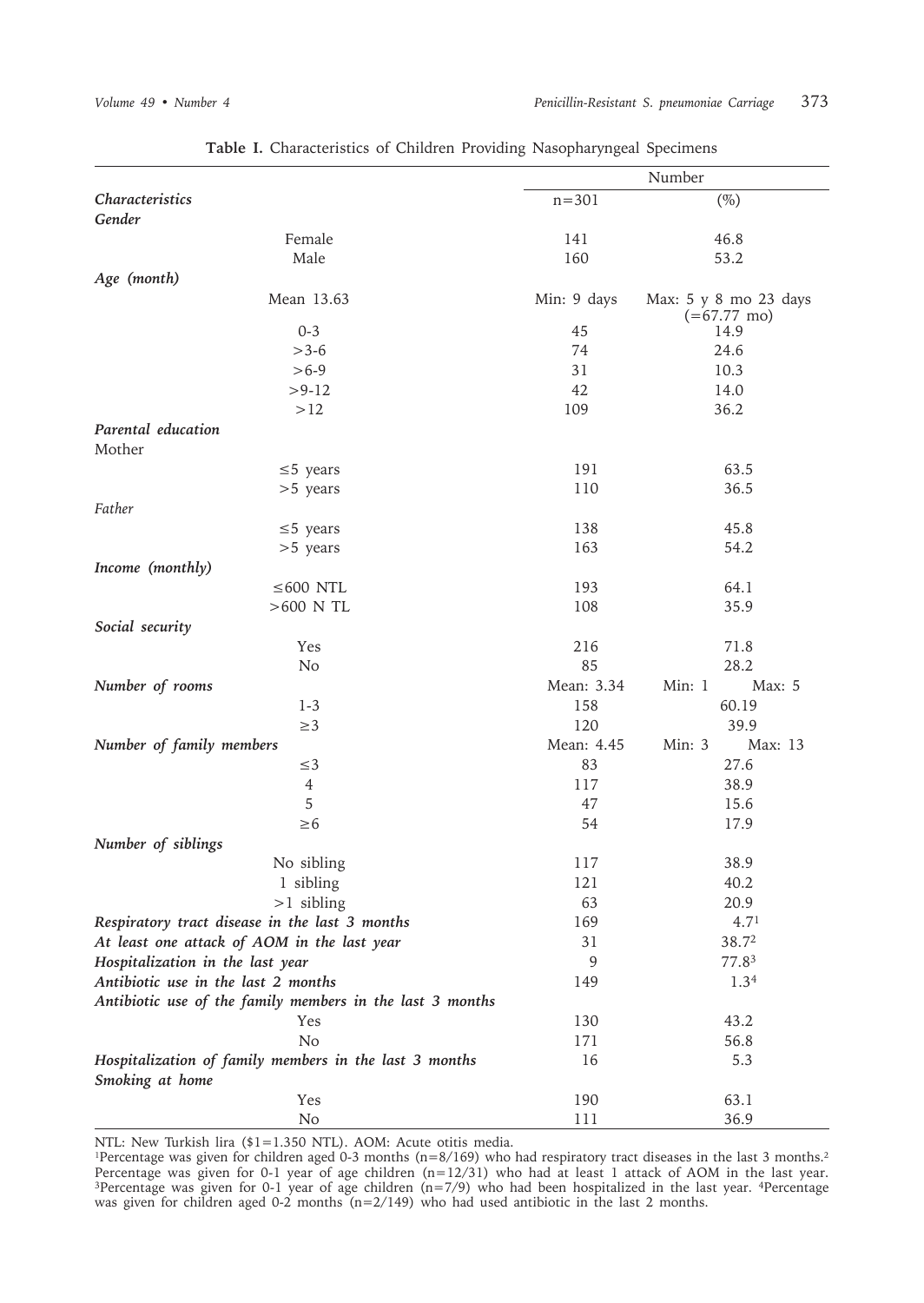| S. pneumoniae  | Sensitive  |       |    | Intermediate | Resistant |      |
|----------------|------------|-------|----|--------------|-----------|------|
| Antimicrobials | n          | $\%$  | n  | $\%$         | n         | $\%$ |
| Penicillin     | 68         | 60.7  | 38 | 33.9         | 6         | 5.4  |
| TMP-SMX        | 61         | 54.4  |    | 4,5          | 46        | 41.1 |
| Erythromycin   | 94         | 83.9  |    | 0.9          | 17        | 15.2 |
| Tetracycline   | 94         | 83.9  |    |              | 18        | 16.1 |
| Ofloxacin      | 108        | 96.4  |    | 1.8          | 2         | 1.8  |
| Clindamycin    | 101        | 90.2  |    |              | 11        | 9.8  |
| Vancomycin     | 112        | 100.0 |    |              |           |      |
| Total          | 112 (100%) |       |    |              |           |      |

**Table II.** Overall Resistance Rates of Isolated *S. pneumoniae* Strains to Antimicrobials

TMP-SMX: Trimethoprim-sulfamethoxazole.

\*Penicillin sensitivity is determined by E-Test; ≤0.06 µg/ml is considered as sensitive, 0.12-1 µg/ml as intermediate and >1 µg/ml as resistant.

|                | Susceptibility levels |              |    |            |    |                |    |            |                    |
|----------------|-----------------------|--------------|----|------------|----|----------------|----|------------|--------------------|
|                |                       | $PSSP(n=68)$ |    |            |    | PNSSP $(n=44)$ |    |            |                    |
|                |                       | Susceptible  |    | Resistant* |    | Susceptible    |    | Resistant* |                    |
| Antimicrobials | n                     | $\%$         | n  | $\%$       | n  | $\%$           | n  | $\%$       | $p^{\rm o}$        |
| TMP-SMX        | 49                    | 72.1         | 19 | 27.9       | 12 | 27.3           | 32 | 72.7       | 0.000              |
| Erythromycin   | 64                    | 94.1         | 4  | 5.9        | 30 | 68.2           | 14 | 31.8       | 0.000 <sup>a</sup> |
| Tetracycline   | 62                    | 91.2         | 6  | 8.8        | 32 | 72.7           | 12 | 27.3       | 0.009              |
| Clindamycin    | 66                    | 97.1         | 2  | 2.9        | 35 | 79.5           | 9  | 20.5       | 0.006 <sup>a</sup> |
| Ofloxacin      | 67                    | 98.5         |    | 1.5        | 41 | 93.2           | 3  | 6.8        | 0.298 <sup>a</sup> |
| Vancomycin     | 68                    | 100          |    |            | 44 | 100            |    |            |                    |

**Table III.** Cross-Resistance of PSSP and PNSSP to Other Antimicrobials

TMP-SMX: Trimethoprim-sulfamethoxazole. PSSP: Penicillin-sensitive *S. pneumoniae*.

PNSSP: Penicillin-non-sensitive *S. pneumoniae.*

Resistant\* includes all intermediate and resistant strains.

*ºChi square test P*<0.05 is significant.

*ªFisher's exact test.*

resistant phenotypes and their distribution among PSSP and PNSSP are shown in Table IV. There were more multidrug resistant strains in the PNSSP group  $(n=17/44; 38.6%)$  than the PSSP group (n=3/68; 4.4%), which supports the results of Table III.

### *Risk Factors for Nasopharyngeal Carriage of S. pneumoniae and PNSSP*

Number of rooms  $\leq$ 3 was significantly related to the carriage of *S. pneumoniae* according to the univariate analysis of independent risk factors. Gender, age, parents' education, income, social security, number of family members, number of siblings, prematurity, RTI in the last three months, AOM in the last year, antibiotic use in the last two months, antibiotic use and hospitalization of family members in the last three months and smoking at home had no statistically significant relationship with carriage of *S. pneumoniae* by univariate analysis  $(p>0.05)$ .

The results of the multivariate analysis in which parents' education, income, number of rooms, number of siblings and family members living in the house, age (month), antibiotic use in the last two months, having a sibling under two years and AOM in the last year were included revealed that young age (OR=0.978, 95% CI: 0.959-0.998) and number of rooms in the house (OR=0.574, 95% CI: 0.395-0.834) were significant variables for the risk of carrying *S. pneumoniae*. Antibiotic use in the last two months was the only risk factor for nasopharyngeal carriage of PNSSP according to both univariate and multivariate analysis results (Table V).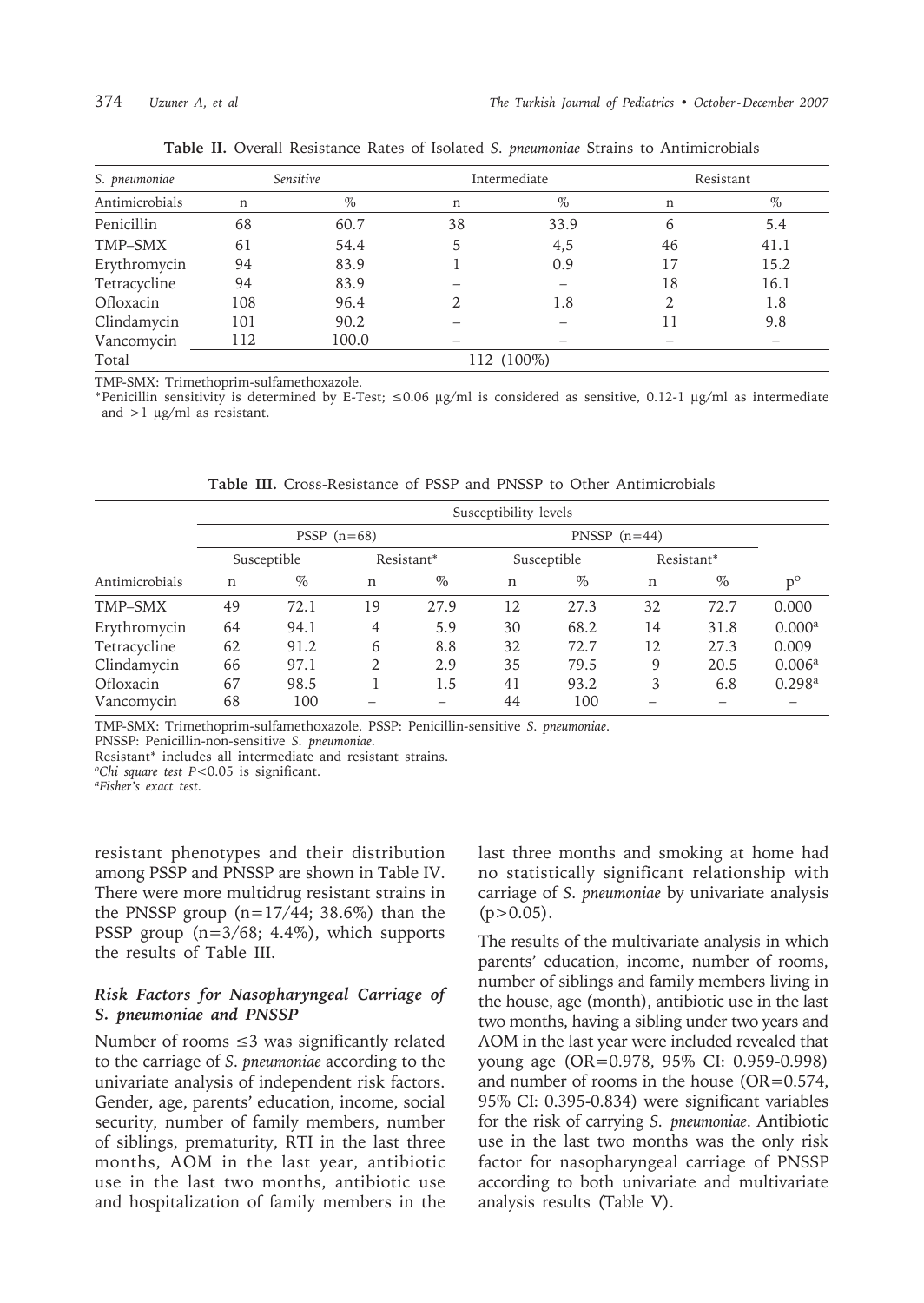|                                                       | <b>PSSP</b> | <b>PNSSP</b> |
|-------------------------------------------------------|-------------|--------------|
| Phenotypes                                            | n           | n            |
| Erythromycin + Ofloxacin                              |             |              |
| $TMP-SMX + Erythromycin$                              |             |              |
| $TMP-SMX + Ofloxacin$                                 |             |              |
| $TMP-SMX + Tetracycline$                              |             |              |
| Erythromycin + Tetracycline + Clindamycin             |             |              |
| $TMP-SMX + Erythromycin + Clindamycin$                |             |              |
| $TMP-SMX + Erythromycin + Tetracycline$               |             |              |
| $TMP-SMX + Erythromycin + Tetracycline + Clindamycin$ |             | 8            |
| Total                                                 |             |              |

**Table IV.** Multidrug Resistant Phenotypes Among All *S. pneumoniae* (n=20)

TMP-SMX: Trimethoprim-sulfamethoxazole. PSSP: Penicillin-sensitive *S. pneumoniae*. PNSSP: Penicillin-non-sensitive *S. pneumoniae.*

**Table V.** Results of Univariate and Multivariate Analysis for Carriage of S. pneumoniae and PNSSP

|                                     | S. pneumoniae                       |                  |                                     |                  |  |  |
|-------------------------------------|-------------------------------------|------------------|-------------------------------------|------------------|--|--|
| Risk factors                        | Univariate                          |                  |                                     | Multivariate     |  |  |
|                                     | OR (95% CI)                         | p value          | OR (95% CI)                         | p value          |  |  |
| Number of rooms                     | 0.556<br>0.340-0.909                | 0.019            | 0.574<br>0.395-0.834                | 0.004            |  |  |
| Age (months)                        |                                     |                  | 0.978<br>0.959-0.998                | 0.028            |  |  |
|                                     |                                     |                  | <b>PNSSP</b>                        |                  |  |  |
| Antibiotic use in the last 2 months | OR (95% CI)<br>2.193<br>1.013-4.750 | p value<br>0.045 | OR (95% CI)<br>2.193<br>1.013-4.750 | p value<br>0.046 |  |  |

TMP-SMX: Trimethoprim-sulfamethoxazole. PSSP: Penicillin-sensitive *S. pneumoniae*. PNSSP: Penicillin-non-sensitive *S. pneumoniae*. OR: Odds ratio. CI: Confidence interval.

### **Discussion**

### *Colonization Rate and Contributing Risk Factors*

Nasopharyngeal carriage rate for *S. pneumoniae* in our study was determined as 37.1%, similar to the result (30%) of another study performed by Çiftçi et al.<sup>19</sup> among children who had been admitted to a university hospital in Ankara, Turkey. The carriage rate of *S. pneumoniae* in the pharyngeal specimens of healthy children was determined as 8.5% in Bakır et al.'s<sup>20</sup> epidemiological study which had been realized in a total of 24 centers including healthy child outpatient clinics, DCCs and primary care schools in İstanbul. This rate was lower than the results of the two former studies, which were conducted solely in health care centers and in which the specimens had been collected from the nasopharynx. These two main differences could explain the higher level of carriage rate. The colonization rate determined in our study was higher than that reported from Italy (8.6%)4 and the United States  $(14-24\%)$ <sup>6</sup> and lower than the rates reported from Sweden (52%)<sup>5</sup> and Russia  $(44.9-66.0\%)$ <sup>7</sup>. It is well documented that nasopharyngeal carriage of *S. pneumoniae* is a predisposing factor for pneumococcal infections such as otitis media, mastoiditis, sinusitis, and meningitis. Since lower RTIs are still among the leading causes of death in children under five years of age in our country $\delta$ , this high rate (37.1%) of nasopharyngeal carriage can be a potential threat for this age group.

In the literature, colonization rates were independently related to risk factors such as one or more episodes of sinusitis in the previous three months<sup>4</sup>, DCC attendance<sup>5,23</sup>, age  $\lt$ 5 years, presence of a sibling with a positive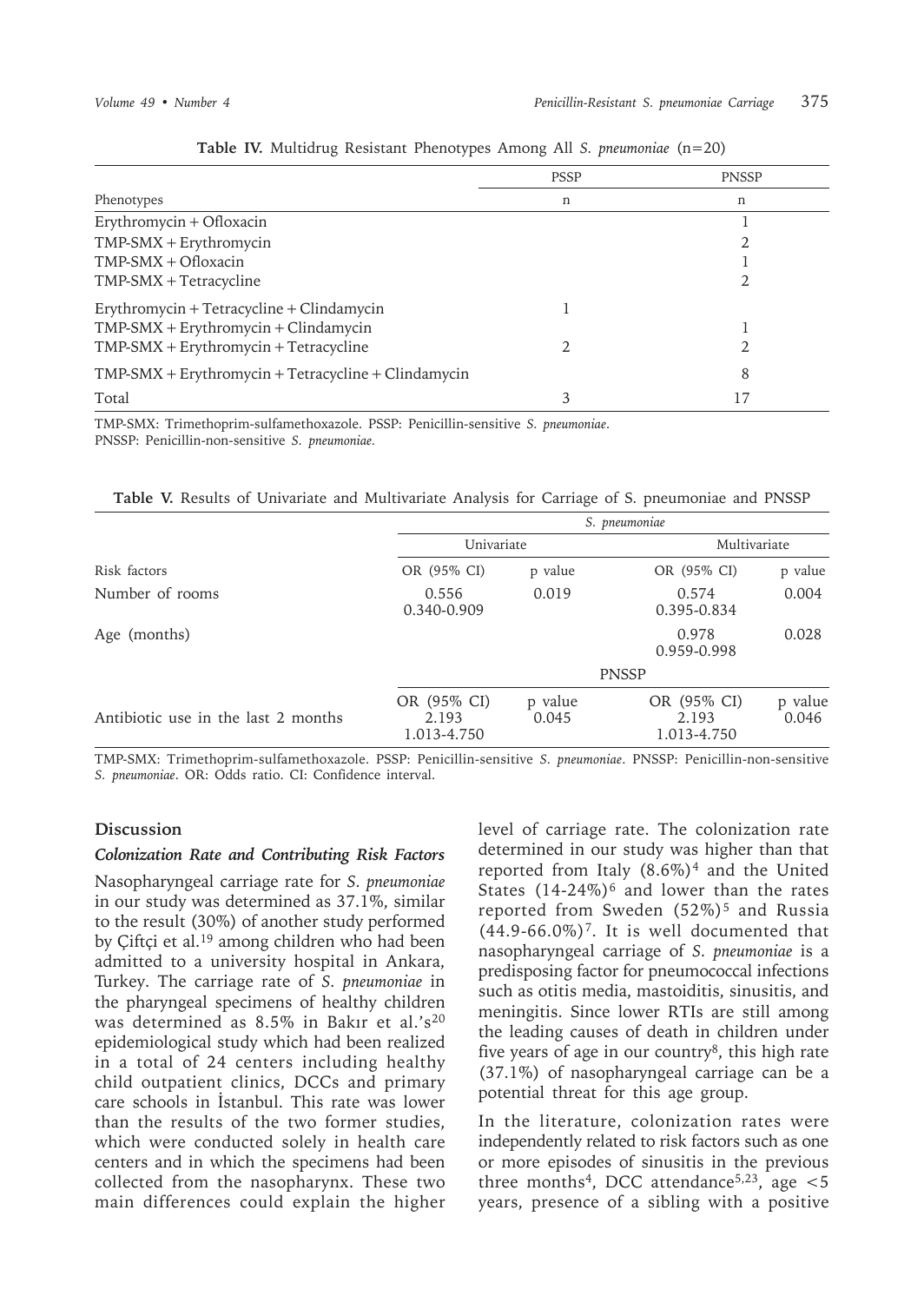culture, intrafamilial transmission, residence in a community<sup>6</sup>, age  $\leq$ 3 years, and living in a rural area23. Young age and number of rooms were determined as the contributing factors to nasopharyngeal carriage of *S. pneumoniae* in our study. None of the children in the study group was attending a DCC, but their houses had a limited number of rooms, which appeared as a risk factor in our study. Although it was not a statistically significant risk factor, number of family members in those houses was relatively high. Supporting our findings, Samore et al.<sup>6</sup> described intrafamilial transmission as an important risk factor for pneumococcal carriage.

## *Penicillin Resistance and Contributing Risk Factors*

Antimicrobial resistance is a growing problem among respiratory tract pathogens. Nasopharyngeal colonization by antibiotic-resistant *S. pneumoniae* has steadily increased over the last years<sup>1,4</sup>. Carriage rate of resistant strains was found as 39.3% in our study population, with an intermediate resistance of 33.9% and high resistance of 5.4%. These results seems to discourage physicians in using penicillin in empirical treatment of pneumococcal infections, particularly in the case of meningitis, where intermediately resistant strains responsible for the infection would not respond even to high dosages of penicillin. Supporting our findings and our comments, Ciftçi et al.<sup>19</sup> also found intermediate resistance rate as 32.7%.

High carriage rate of PNSSP was previously shown to be associated with young age, DCC attendance, having young siblings, having an upper RTI such as AOM (recently or during the study), recent antibiotic treatment and residence in urban areas<sup>4,9-12</sup>. Similar factors were determined in two studies performed in our country<sup>18,21</sup>. In our study, the only risk factor for carriage of penicillin-resistant *S. pneumoniae* was at least one antibiotic cure in the last two months. In a study from Sweden, previous antibiotic use and DCC attendance were not determined as risk factors for carriage of PNSSP; the authors suggested that young children may acquire resistant strains from their sibling (intrafamilial transmission), friends or family members<sup>6</sup>. Although there was no child attending DCC in our study group, carriage rate of PNSSP was high but not significantly related to the number of siblings and family members.

## *Resistance to Other Antibiotics and Cross-Resistance*

In our study, the highest antibiotic resistance was against TMP-SMX; resistance to tetracycline, erythromycin and clindamycin were 16.1%, 15.2%, and 9.8%, respectively. Other studies performed in our country reported similar reduced susceptibility rates to tetracycline (21.8-31%), erythromycin (8-19%), and TMP-SMX (31.5-55.4%)13,15,18,19. TMP-SMX was also the least active antimicrobial with high resistance rates, between 28% to 53.4%, as determined by different authors from the United States<sup>6,24</sup>, Canada<sup>10</sup> and Russia<sup>7</sup>. These results implicate the restriction of TMP-SMX use in the treatment of pneumococcal infections. In these studies, resistance rates to other antibiotics reported as 13.0%10-18.8%11 for erythromycin, 7.010 and 12.6%11 for clindamycin, and 17.1%11 for tetracycline were also similar to those of our study. Macrolide resistance rates were lower than those reported from Italy  $(52.1\%)^4$  and Spain (34.5%)25. In the report of PneumoWorld Study (2001-2003) overall, 28% of *S. pneumoniae* isolates were resistant to macrolides. The prevalence of resistance varied among European countries, with the highest rates reported from Spain and France<sup>26</sup>. In some Asian countries such as Korea, Vietnam, and China, macrolide resistance is also very high<sup>9</sup>. As safe and well-tolerated antibiotics, macrolides play an important role in the treatment of RTIs. Therefore, the possibility of increase in resistance to these antimicrobials may lead to the restriction of their clinical usage.

In our study, susceptibility of the strains to the other antibiotics decreased significantly in the presence of penicillin resistance. PNSSP had decreased sensitivity plus resistance to TMP-SMX (72.7%), erythromycin (31.8%), tetracycline (27.3%), and clindamycin (20.5%). Bakır et al.20 reported cross-resistance as follows: TMP-SMX 85%, tetracycline 62%, and erythromycin 18%, and 68% of the PNSSP isolates were resistant to two or more different classes of antibiotics in addition to penicillin. In the Asian multinational study, penicillin resistant isolates were also highly resistant to TMP-SMX (88.5%), tetracycline (91.2%), and erythromycin  $(95.1\%)$ <sup>9</sup>. The authors suggested that penicillin and multidrug resistance was a serious problem in many countries in Asia and the Middle East due to the spread of several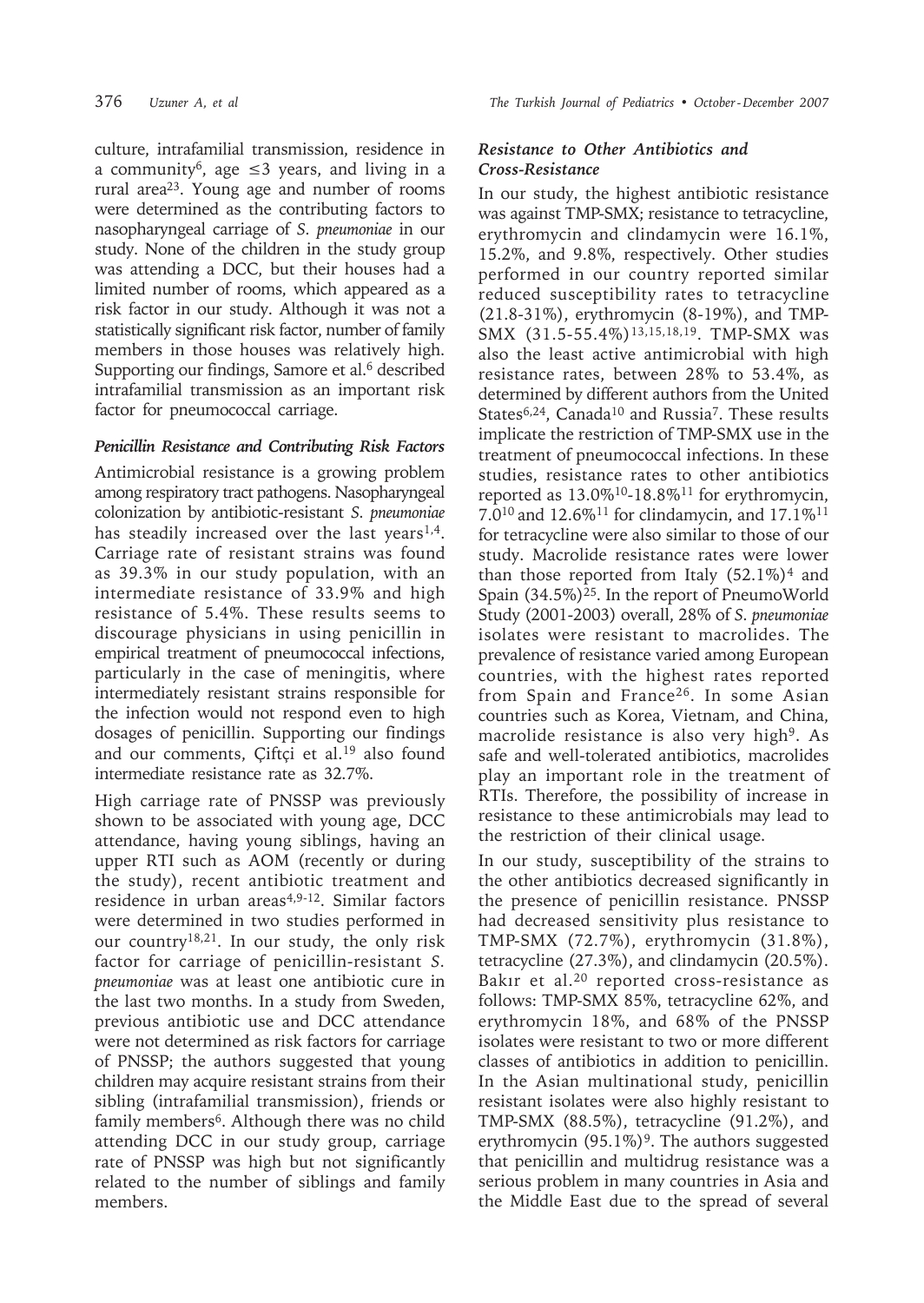predominant drug-resistant clones. Similarly in Greece, 50% of PNSSP were also resistant to erythromycin, whereas total prevalence of erythromycin resistance was 19%11. In the same study, 64% of PNSSP were multidrug resistant and this rate was higher than that of PSSP (37%). Multidrug resistance rates were reported as 20-22.2% in two different studies from the United States<sup>24,27</sup>. In our study, this rate was 17.9% of *S. pneumoniae* isolates; however, it increased to 38.6% in penicillin-resistant strains. Our result was relatively low with respect to the rates reported by the other studies.

In conclusion, according to the results of our study, nasopharyngeal carriage of *S. pneumoniae* was high and inversely related to the age of the children and the number of rooms in the houses, indicating that physicians in this country should be aware of the risk for development of invasive pneumococcal infections at least in one-third of this age group. Furthermore, occurrence of such infections would carry the risk of treatment failure due to the high colonization rate of resistant strains. However, there is a need for a nationwide surveillance to provide data about the real dimensions of antibiotic resistance in our country.

The carriage rate for PNSSP was related to recent antibiotic use. Frequent use of antibiotics is known as the most important factor for the spread of resistance. To decrease the emergence and the spread of resistant strains, efforts were being made worldwide to reduce antibiotic use<sup>3</sup> since a significant relationship exists between penicillin resistance and the resistance to other antibiotics. In our country, the Ministry of Health has put in service guidelines for rational antibiotic use in the treatment of RTIs. However, frequent and unrestricted use of broad spectrum antibiotics continues28 and antibiotics are still the most frequently used medications. The results of this study should alert physicians to follow guidelines while prescribing antibiotics.

### *Limitations of the Study*

Our study was realized in a health center in İstanbul. Although the number of participants provided sufficient data to perform a statistical analysis, the study did not have an epidemiological design to represent all the children in İstanbul.

### **Acknowledgements**

We want to extend our special thanks to Umraniye District Health Management and Mother and Child Health Care Center personnel for their help.

### **REFERENCES**

- 1. Musher DM. *Streptococcus pneumoniae.* In: Mandell GL, Bennett JE, Dolin R (eds). Mandell, Douglas, and Bennett's Principles and Practice of Infectious Diseases (5th ed) Vol. 2. Philadelphia: Churchill Livingstone; 2000: 2128-2147.
- 2. Hodes DS. Respiratory infections and sinusitis. In: Katz SL, Gershon AA, Hotez PJ (eds). Krugman's Infectious Diseases of Children (10th ed). St. Louis: Mosby; 1998: 373-374.
- 3. Schrag SJ, Beall B, Dowell S. Resistant pneumococcal infections: the burden of disease and challenges in monitoring and controlling antimicrobial resistance. World Health Organization. Department of communicable disease surveillance and response. WHO/CDC/CSR/DRS/2001.6
- 4. Marchisio P, Esposito S, Schito GC, et al. Nasopharyngeal carriage of *Streptococcus pneumoniae* in healthy children: implications for the use of heptavalent pneumococcal conjugate vaccine. Emerging Inf Dis 2002; 8: 479-484.
- 5. Borres MP, Alestig K, Krantz I, Larsson P, Norvenius G, Stenqvist K. Carriage of penicillin-susceptible and non-susceptible pneumococci in healthy young children in Göteborg, Sweden. J Infect 2000; 40: 141-144.
- 6. Samore MH, Magill MK, Alder CS, et al. High rates of multiple antibiotic resistance in *Streptococcus pneumoniae* from healthy children living in isolated rural communities: association with cephalosporin use and intrafamilial transmission. Pediatrics 2001; 108: 856-865.
- 7. Stratchounski LS, Kretchikova OI, Kozlov RS, et al. Antimicrobial resistance of *Streptococcus pneumoniae* isolated from healthy children in day-care centers: results of a multicenter study in Russia. Pediatr Inf Dis J 2000; 19: 196-200.
- 8. Tezcan S, Kurtuluş YE. Vaccination and child health. In: Hacettepe University Institute of Population Studies Turkish Demographic and Health Survey 2003. Ankara: Hacettepe University Institute of Population Studies, Ministry of Health, General Directorate of Mother and Child / Family Planning, State Planning Organization and European Union, 2003: 131-141.
- 9. Lee NY, Song JH, Kim S, et al. Carriage of antibioticresistant pneumococci among Asian children: multinational surveillance by the Asian network for Surveillance of Resistant Pathogens (ANSORP). Clin Infect Dis 2001; 32: 1463-1469.
- 10. Kellner JD, Ford-Jones L, members of Toronto Child Care Centre Study Group. *Streptococcus pneumoniae* carriage in children attending 59 Canadian child care centers. Arch Pediatr Adolesc Med 1999; 153: 495-502.
- 11. Syrogiannopoulos GA, Grivea IN, Katopodis GD, Geslin P, Jacobs MR, Beratis NG. Carriage of antibiotic-resistant *Streptococcus pneumoniae* in Greek infants and toddlers. Eur J Clin Microbiol Infect Dis 2000; 19: 288-293.